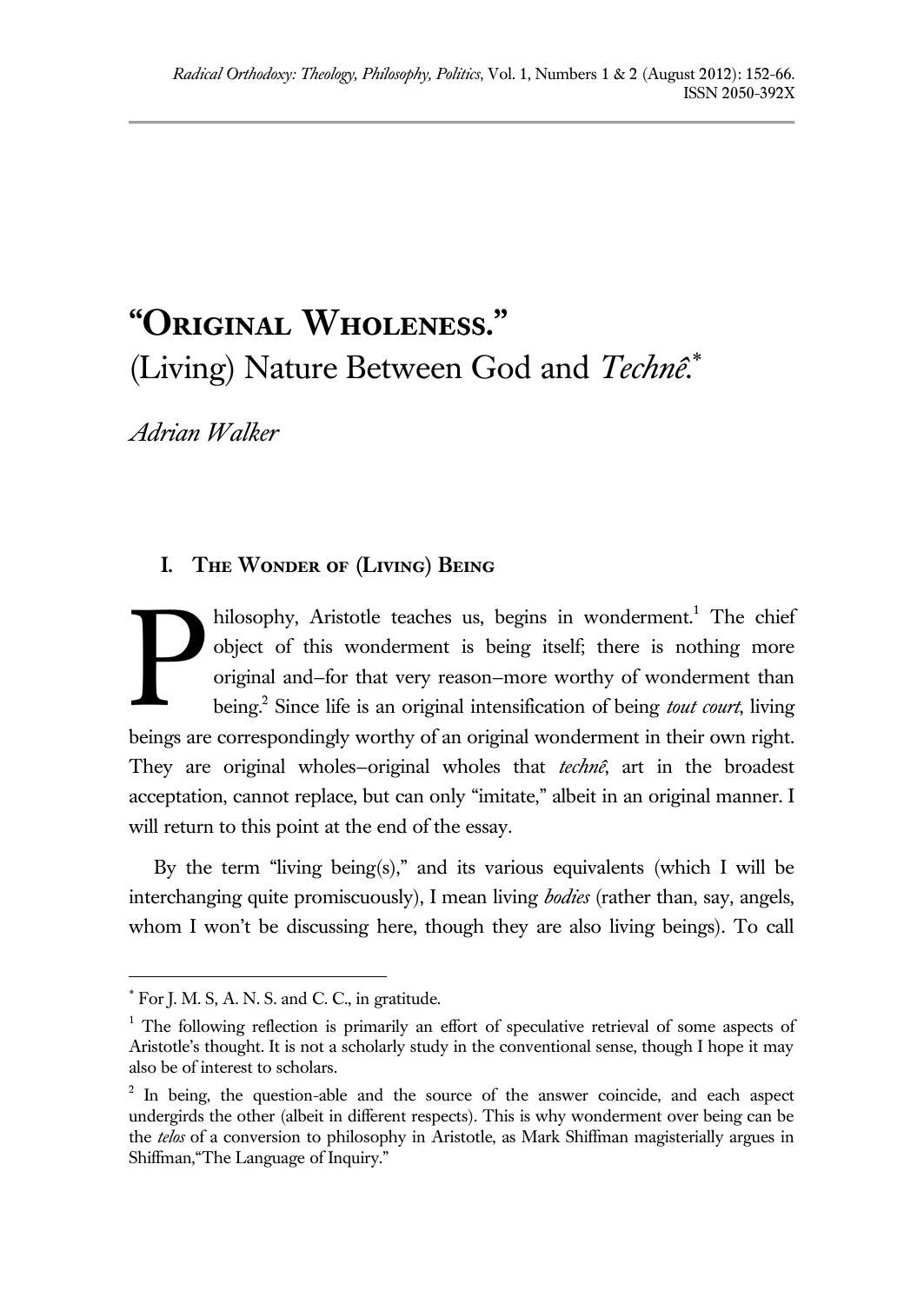living bodies "original," then, is to say that they are not inanimate bodies on which an extra property called "life" supervenes; rather, they are bodies whose life, whose *being alive*, constitutes them as the bodies they are in the first place.<sup>3</sup> Aristotle puts it like this: "[F]or living things, to be is to be alive."<sup>4</sup> Life (in the sense of "to live" [*zên*]) is the being (in the sense of "to be" [*einai*]) of living things.

In a certain sense, the original wholeness of living things can be known only through itself, though this of course does not mean that animate bodies are purely *a se*. <sup>5</sup> Life, the *actus vivendi*, constitutes the living being as what Goethe calls an "*Urphänomen*," or "original phenomenon," which makes itself available for understanding—precisely as a unity of intelligibility and mystery. In reading the following Goethean remarks about the original phenomenon, then, we should keep in mind their eminent applicability to living things and the wonderment they evoke: "The highest that man can attain . . . is amazement [*das Erstaunen*], and when the original phenomenon causes him to be amazed, then let him be content; it can grant him nothing higher, and he should not seek anything further behind it, the limit is here. But men are usually not content with the sight of an original phenomenon; they think there must be something further, and they are like children, who, when they have looked into a mirror,

<sup>&</sup>lt;sup>3</sup> This constitution of course involves a certain dependence on the inanimate, but we must not forget that at least some inanimate things are themselves original substantial wholes. Physics and chemistry reveal something of the nature of inanimate substance, but an adequate understanding of the precise scope and significance of this revelation would require re-reading it in light of a sound natural philosophy (and, of course, of a proper metaphysics: metaphysics without physics is empty, physics without metaphysics is blind). Failure to do so leads inevitably to an identification of claims about material structures or processes (themselves highly selective, stylized representations of physical matter) with claims about the nature of material entities *tout court*. While these structures and processes certainly belong to, or at least display an aspect of, the nature of physical entities, they do not exhaust this nature, since they ultimately owe their determinate pattern or order to substantial form—whose originality is obscured by the kind of identification I am warning against here.

<sup>4</sup> Aristotle, *De Anima*, II, 4: 415b 13.

<sup>5</sup> Living things always exercise their *actus vivendi* in a given place, even though that *actus*, as such, is not reducible to the "spatio-temporal." The life of living things is both immanent in, and transcendent of, their place; it is both objectively localizable and subjectively coconstitutive of their *locus*. For the same reason, a phenomenological account of life in its original subjectivity has to be complemented by, and integrated with, an account of life in its equally original objectivity. To be alive is also—in different ways—to receive oneself as a being in the third person: one of many for others.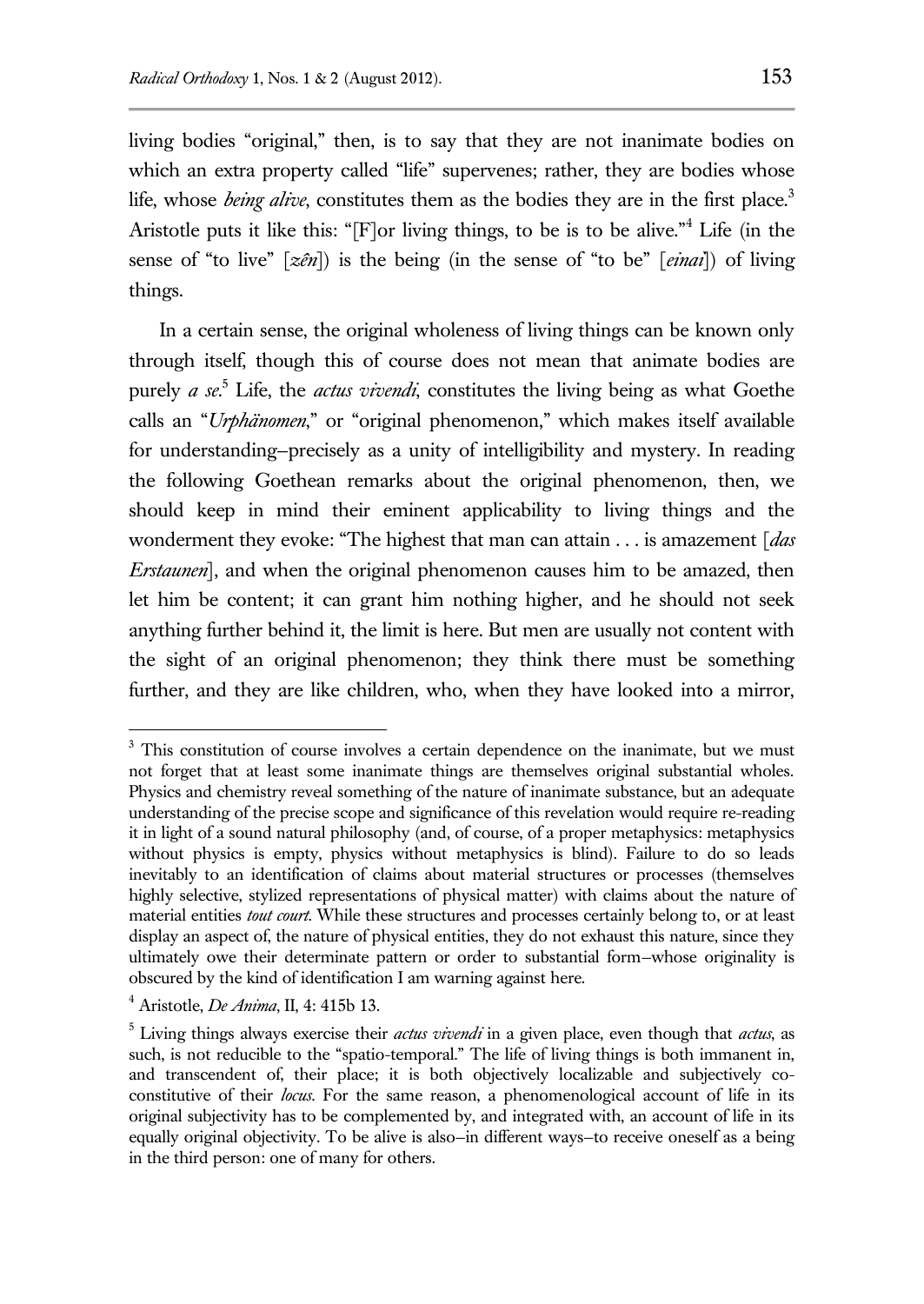immediately turn it over to see what is on the other side." 6 In the remainder of the essay, I hope at least to suggest the sense in which such "amazement" over (living) nature's wondrous originality is the source and end of all genuine knowledge of animate being—and also gives all genuine art the ideal that it strives to "imitate."

### **II. Physis: Original Wholeness**

In order to understand better what the originality of life consists in, I propose that we take a step back to reflect for a moment on being as it appears within the framework of the world of "natural and corruptible forms."<sup>7</sup> Within this context, being is a radical beginning (*archê*), whose original, ontologically saturated selfopening is the world's "worlding" in the first place (if I may appropriate an expression of Heidegger's for my own ends). This beginning or principle is what Aristotle calls *physis*, that is, "nature." Nature is centrally, though not exclusively, living nature. In the present section, I will be talking about nature in general. The next section will focus on animate *physis*. 8

When Aristotle writes that "of the beings, some exist by nature [*physei*],"<sup>9</sup> we should not hear these words as the observation of a bored classifier, but as an exclamation of philosophical wonderment over the existence of an *Urphänomen*. We catch this tonality of wonderment when Aristotle goes on to say that the entities that have *physis* "radiantly manifest themselves [*phainetai*] as surpassingly different [*diapheronta*] with respect to the things that do not stand together by

<sup>6</sup> Eckermann, *Gespräche mit Goethe*, 275.

<sup>7</sup> Aristotle, *Physica*, I, 9: 192b 1.

<sup>&</sup>lt;sup>8</sup> Animate nature cannot be reduced downwards to inanimate nature, and inanimate nature cannot be reduced upwards to animate nature. Living being is original with respect to nonliving being, and non-living being is original with respect to living being. A corollary: The error of mechanistic biology does not lie only in its attempt to reduce the animate to the inanimate, but also in its assumption that we can give a satisfactory explanation even *of the latter* without referring thematically to its original wholeness-an assumption that then leads willy nilly to under-appreciation, or even outright denial, of the originality of *animate* substance as well. For an illuminating discussion of this point, see D.C. Schindler, "*Analogia Naturae*."

<sup>9</sup> Aristotle, *Physica*, II, 1: 192b 8.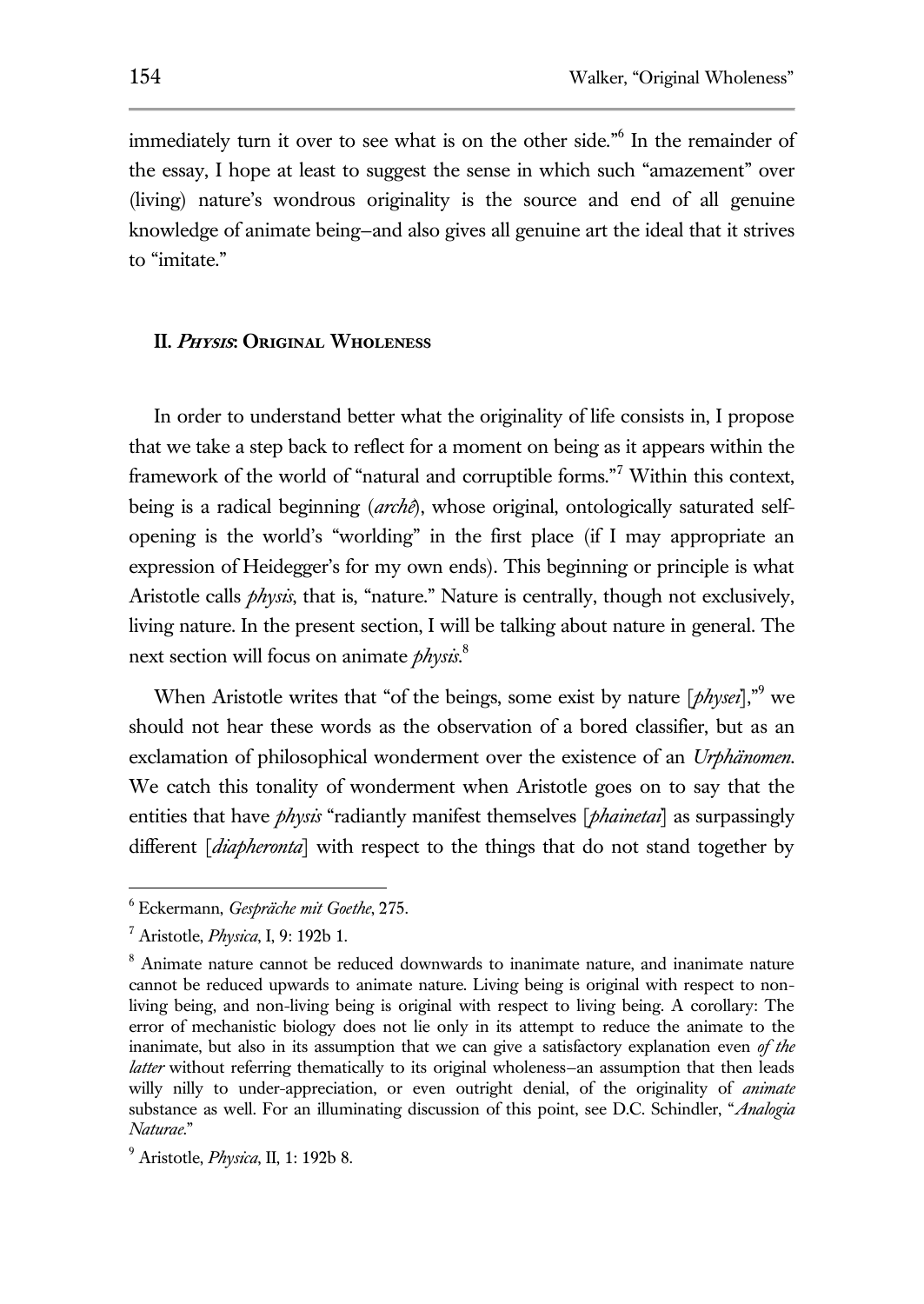nature, in that each one of these has in itself a principle of motion and stopping."<sup>10</sup> Aristotle underscores the impossibility of (totally) ignoring this manifestation in the middle of *Physics*, II, 1, where he presents the thought experiment of the man who is, *per impossibile*, unacquainted with *physis*; such a man might well run through syllogisms about natural entities, but, like someone born blind reasoning about colors, he would argue in a (for him, at least) purely formal way. That is, he would *understand* nothing.<sup>11</sup>

"[A]ll [things having a nature]," Aristotle writes, "are a substance [*ousia*]."<sup>12</sup> A natural substance (in the sense of "natural" that is relevant here) is, of course, a body; and, as a body, it is a whole composed of parts. One way to conceive *physis*, then, is to think of it as the innate principle by having which a body is the primary, original source of its parts' "standing together."<sup>13</sup> *Physis*, in other words, is the first principle of the natural body's original wholeness, the source and quintessence of the four-fold causality by which it holds together from within as the body that it is. Note that the possession of such wholeness is also the criterion that distinguishes natural (that is: *physis*-endowed) bodies from artifactual ones,<sup>14</sup> as well as the ideal standard that the production of such artifacts "imitates."

<sup>10</sup> Ibid., II, 1: 192b 12-13.

<sup>&</sup>lt;sup>11</sup> "(But that it is possible to suffer this is not unclear. For someone being blind from birth might syllogize about colors.) So that necessarily the reasoning [*logos*] of such people is about names, but they understand nothing": ibid., II, 1: 193a 6-9.

<sup>&</sup>lt;sup>12</sup> Ibid., II, 2: 192b 33.

<sup>13</sup> As the primary source of its parts' standing together, the natural body also *gives itself* to them as their common *telos*. This self-gift is so original that the parts exist primarily for the sake of this *telos*; they are primarily parts and only secondarily things in their own right whereas just the opposite is true in the case of artifacts such as lawnmowers. Let me stress that this implies no degradation of the self-being of the parts within a natural whole. In fact, if the natural body gives itself to the parts as their common *telos*, this gift is generous enough to include dependence on them as well. Such dependence, however, would be impossible if the parts were not sufficiently differentiated to count as relatively autonomous things in their own right. Corollary: The parts are governed from above monarchically and, at the same time, "willingly" collaborate democratically from below—and both dimensions are intrinsic to the "telic" character of the natural body in its original wholeness.

<sup>&</sup>lt;sup>14</sup> This becomes clear when Aristotle refers to artificial entities as ones that "do *not* stand together by nature" (Aristotle, *Physica*, II, 1: 192b 12; emphasis added).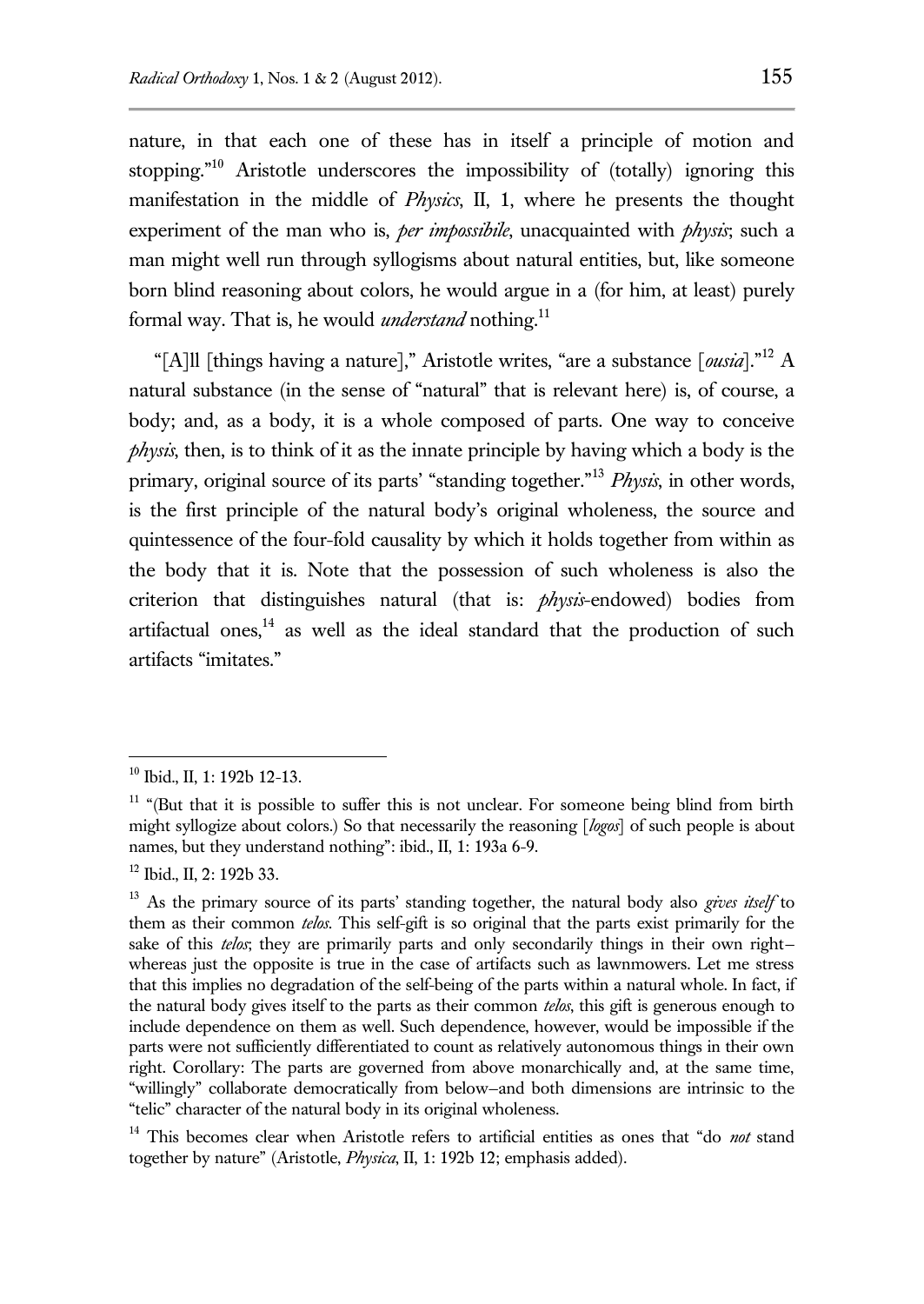Now, part of the original wholeness of the natural body consists in its maintaining itself as such through some kind of internally generated motion.<sup>15</sup> Underlying this affirmation is the Aristotelian quasi-definition of nature as a principle of motion and rest, which I will discuss at the end of the essay. In the meantime, however, I want to underscore another point, namely, that natural motion unites (*analogice loquendo*) necessity and freedom. Think of water flowing or a rose blooming or an eagle flying: If the water did not (sometimes) flow or the rose (sometimes) bloom or the eagle (sometimes) fly, it could not *be* water or a rose or an eagle (and this makes flowing and blooming and flying a necessity); nevertheless, when the rose water does flow or the rose does bloom or the eagle does fly, it displays something analogous to a majestic freedom precisely in the midst of this necessity (whose essential character is therefore not alienating, but constitutive $16$ ).

<sup>&</sup>lt;sup>15</sup> This is also true of at least some inanimate bodies, that is, of the ones that are genuine substances. Of course, the principle of motion in inanimate substances is only analogous to the principle of motion in living ones. Whereas the latter are capable of self-motion, "it is clear," Aristotle writes, "that none of [the former: inanimate substances] moves itself. But it has a principle of motion, not of moving or doing, but of suffering" (*Physics*, VIII, 4: 255b 29- 31). The substantiality proper to the inanimate thus occupies a hard-to-define terrain below the threshold of living being: On the one hand, non-living substances are unlike living substances in that they are incapable of *self*-motion; on the other hand, they are like living substances in that they instantiate natures having certain characteristic motions. True, inanimate substances are moved rather than self-moving; they make no active individual contribution to their own motion beyond just being what they are (indeed, there are no proper individuals among inanimate substances, almost any quantity of which counts as a numerically one instance of their kind). Nevertheless, if inanimate substances are moved passively, this motion still expresses *what* they are. They are substances, possessed of a natural, original whatness, even if they are helplessly delivered over to it more than they are actively in charge of it. Yet this helplessness, too, is itself part of their very whatness. Indeed, this helplessness represents a perfection that, while making its original debut (with all the attendant *éclat*) in the inanimate realm, is analogically present all the way up the *scala naturae* (even living things, for example, exercise self-motion on the basis of movements belonging to them simply in virtue of what they are, rather than of anything they themselves do individually). It would be interesting to reflect on how this good helplessness makes living nature vulnerable to mechanistic biology, while at the same time setting an immovable *a priori* limit to the latter's explanatory power. For further discussion of all this, see D.C. Schindler, "*Analogia Naturae*."

<sup>&</sup>lt;sup>16</sup> And this is true not just in spite of, but also because of, the concomitant necessity of participating in, and receiving from, the surrounding world. The necessity of occupying a place in the world is in the first instance a good that is bound up with the very gift of being oneself in the first place.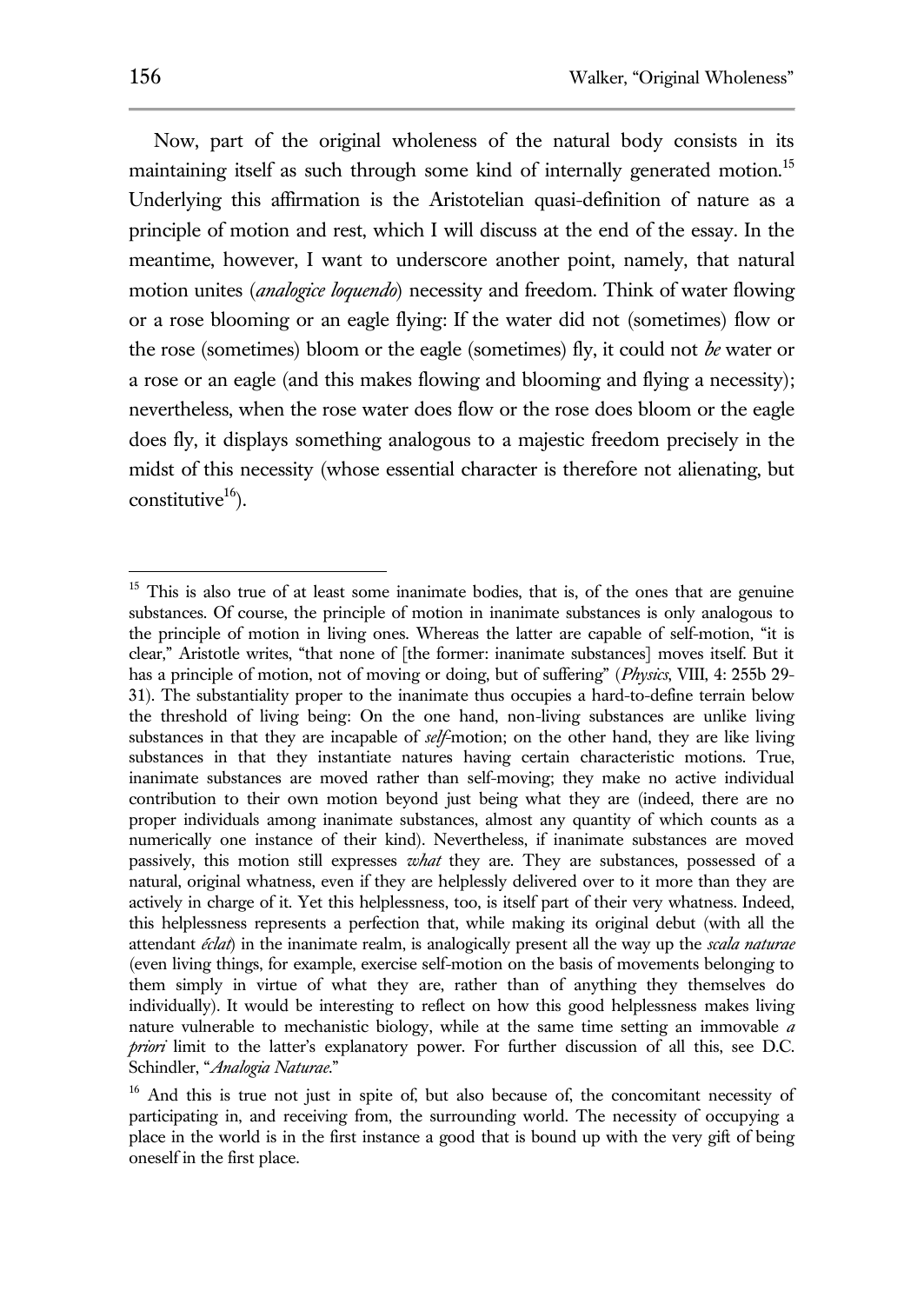I bring this point up now because it has a crucially important theological implication, recognition of which sets the stage for the next section of the essay. The implication is this: Even the humblest natural body is a window into the heart of God, who causes it in its original wholeness by a self-communication that is free of both randomness and constraint. Nature is God's world-causing self-communication as it is received in matter; when we see a natural body maintaining itself through motion, we get a glimpse in space and time of what that ontological reception looks like. Let us now ponder how this recognition illuminates the distinctive character of living beings within the great economy of the natural world.

#### **III. Self-Motion as Original Imitiation of God**

In the foregoing section of the essay, we caught sight of the original wholeness of natural bodies, manifested in the motion by which they express themselves as the wholes that they are. It is now time to turn our attention to the original wholeness of *living* bodies, which I propose to approach in light of the feature that Aristotle considers to be the central *signum* of animate nature: *self*-motion (which is itself an analogical reality). Although I will say something about the nature of self-motion, my main concern here is to highlight its *theological* significance; self-motion, I will be suggesting, is what fully reveals the beautiful wholeness of living nature as an "original imitation" of the divine which as such both limits and founds art in the broadest sense, the topic of the final section of the essay. Put another way, self-motion is a way that living nature "theologizes," and the capacity for self-motion is *therefore* constitutive of animate being even (precisely!) as a resolutely intra-worldly reality.

In *De Anima*, II, 4, Aristotle tells us that "all things stretch out appetitively for that [the eternal and divine], and they do all that they do by nature for its sake."<sup>17</sup> This sentence recalls Aristotle's suggestion in *Metaphysics*, XII that the divine is like a *telos* for all other things, which "moves [them] as loved

<sup>17</sup> Aristotle, *De Anima*, II, 4: 414b 1-2.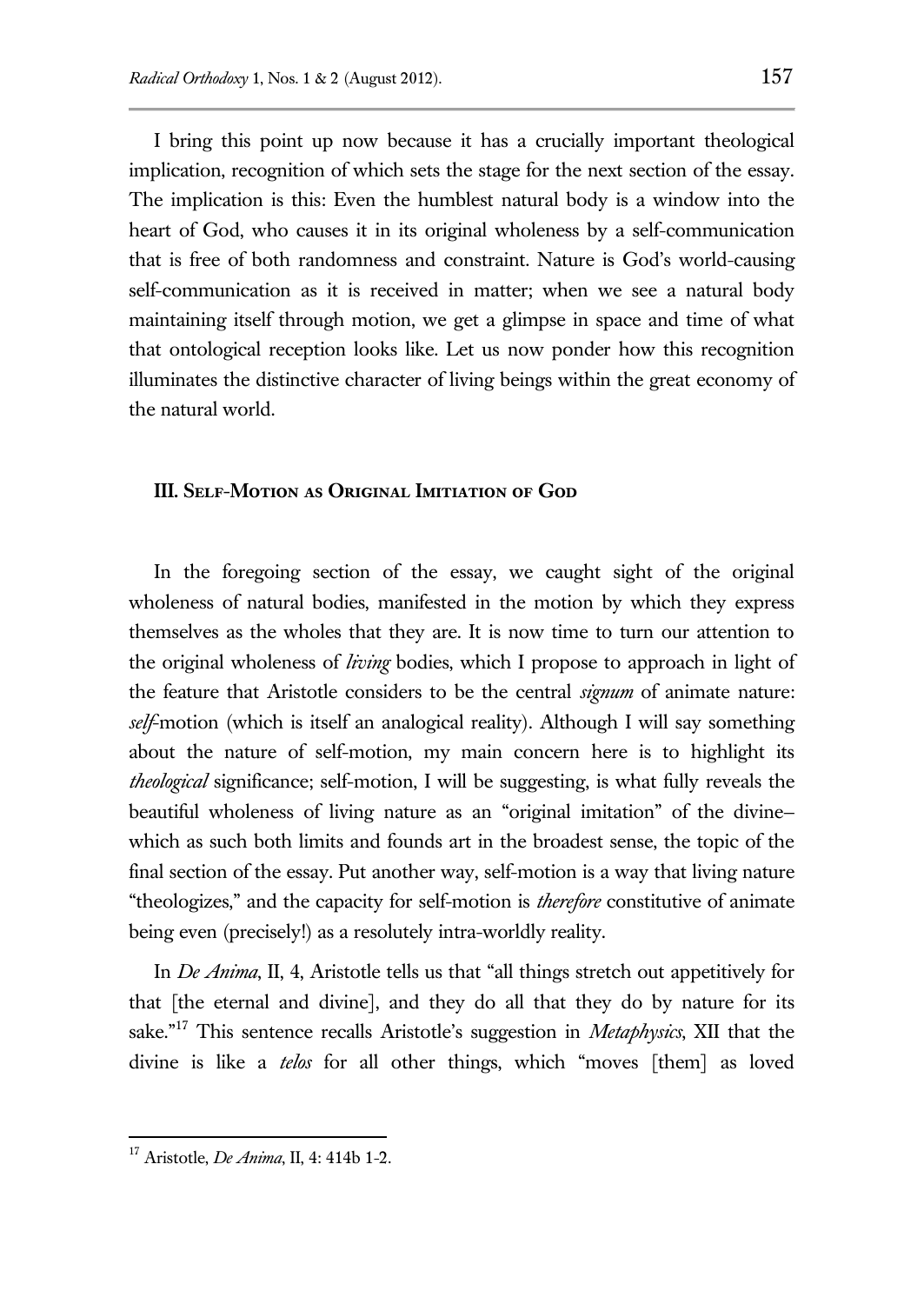[erômenon]."<sup>18</sup> This teaching implies no denial that God is the radically originative "*principle*" [*archê*] on which "the universe and nature depends."<sup>19</sup> Rather, it is a way of underscoring the extreme generosity of the divine principle itself: By making himself the *telos* of their desire, God gives all natural beings the chance to appropriate him as their *archê* without becoming him—and so completes the *originative* act by which he communicates to them a share, not only in his being, but even in his very originality as the source of being.

God is more interior to natural beings than they are to themselves, and, just so far, he is transcendent of them as well. This simultaneous divine immanence and transcendence gives a real unity to all *physis*. At the same time, it ensures that this unity always comes realized in an ordered multiplicity of analogically related unities. "*To on [physikon] legetai pollachôs*," (natural) being is said in many senses. But this "saying" itself reflects and completes (from within *and* from without) the analogical unity of nature, whose primary embodiment is the cosmos itself as an original whole subsisting in the unceasing mutual exchange of its members, living and non-living—an exchange by which all cosmic entities jointly reveal, and share in, God's world-grounding self-communication.

By reason of its constitutive dependence on the divine *archê*, everything that participates in the analogical community of natural entity is inherently dual in its undivided wholeness.<sup>20</sup> Living beings bring this (analogically) common dual unity to a new, particularly intense level of self-expression. Their dual unity now includes self-motion, which accordingly becomes the characteristic that distinguishes them from inanimate entities.<sup>21</sup>

Self-motion embodies dual unity in part through a unique interweaving of independence and dependence: On the one hand, the living body initiates its

<sup>18</sup> Aristotle, *Metaphysica*, XII, 7: 1072b 4.

<sup>19</sup> Ibid., 7: 1072b 13-14.

 $20$  The unity of natural being lies no more all on the side of form than it lies all on the side of matter. Rather, natural being is an inherently dual unity, enmattered form and informed matter, and the two co-principles are undivided without collapsing into simple identity. This dual unity—and here I return to the point being made in the body of the essay—expresses the received character of the unity proper to natural entity, which is one in itself through dependence on Another who is more intimate to it than it is to itself.

<sup>&</sup>lt;sup>21</sup> Though it also involves dependence on inanimate being in many ways: think of self*locomotion*, which would be impossible without a place to move in.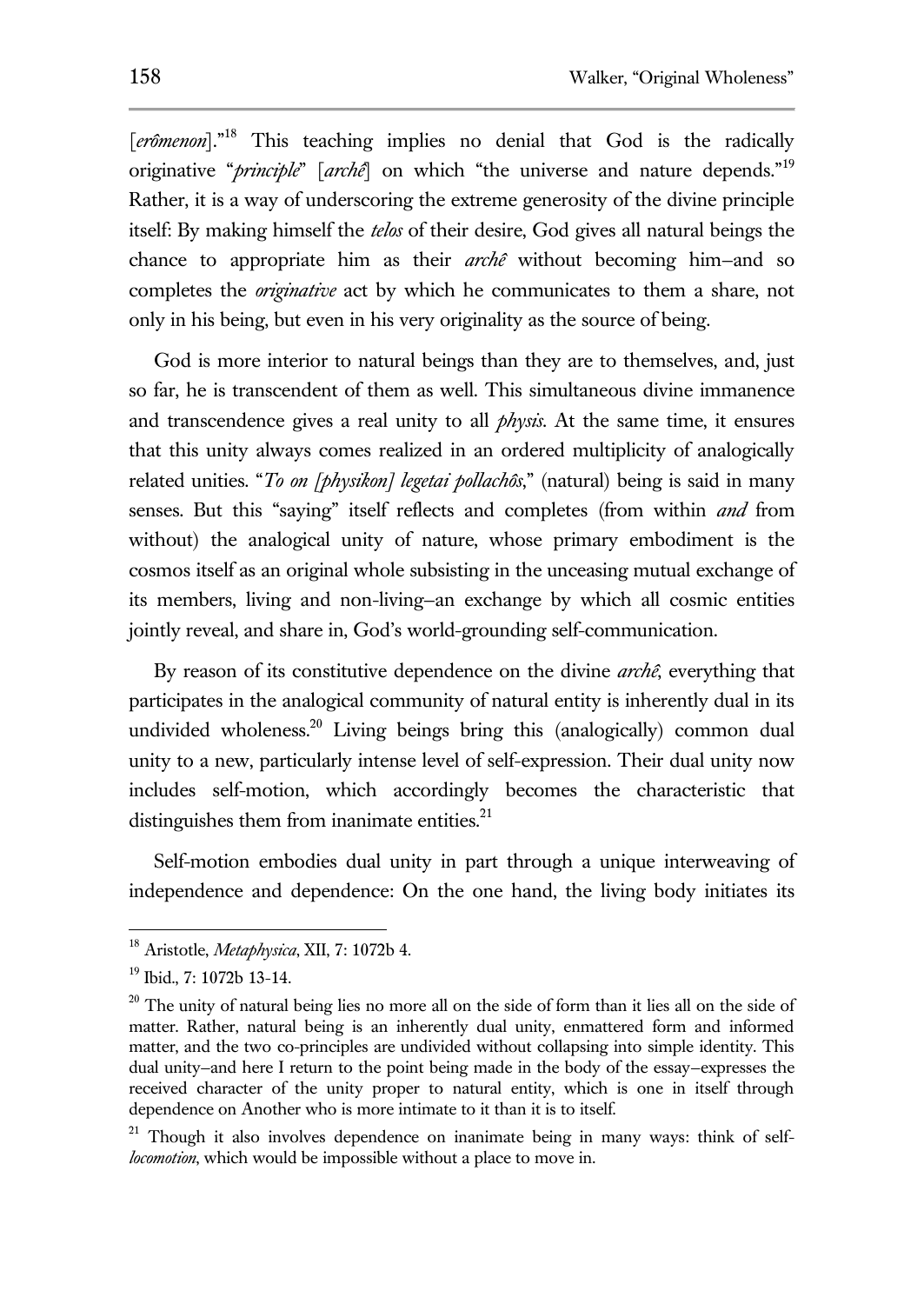own motion from within; on the other hand, this initiation, as the transforming assumption of motions originating from without, $^{22}$  continues to depend on these motions in its very assumption of them; indeed, it continues to depend on them *for* that very assumption. Self-motion, then, is a concrete unity of action and passion, indeed, of self and world, inside and outside, substance and appearance. This interplay is the living being's constitutive desire for God—translated into the language of its material embodiment in space and time, which is to say, the language of an unchosen, yet connatural (and so good) participation in the world as a pattern of exchange characterized by a beautiful wholeness (cosmos). $^{23}$ 

Self-motion is at once the *grandeur* and the *misère* of animate beings within the economy of the natural world. It is their *grandeur* because they *can* move themselves; it is their *misère* because they *must* move themselves. This is because, unlike God, living bodies must rest upon the sustaining embrace of a nonidentical material "without which the  $\lbrack \text{ir} \rbrack$  good cannot be."<sup>24</sup> It is important to stress, however, that the necessity of relying on matter is not arbitrarily imposed on the living being from without, $2<sup>5</sup>$  just as matter itself is not an evil (though it makes evil[s] possible). Neither matter, nor existence in matter, is a privation, but rather a potency—a potency to achieve one's own wholeness in the very act of

<sup>22</sup> The life of living things involves their continuous *transformation* of something that is "outside" into something that is relevant for their own life. The living thing's *Umwelt* consists of items that are potentially relevant for its life; its self-motion consists in transforming them into items that are actually so relevant. Self-motion involves, of course, physical change within the living thing itself (that is partly dependent on the *Umwelt*), but *what* self-motion (and so the physical change it involves) most essentially and properly *is* is precisely the living thing's receiving and making the *Umwelt* as actually relevant to its life.

 $^{23}$  On the one hand, the living being subsists in a desire for God that is constitutive of its very substance *tout court*. On the other hand, this Godward desire has an intra-worldly manifestation (and enactment) in the self-motion characteristic of living things, which implies at once independence from, and (good) dependence on, the rest of the cosmos.

<sup>24</sup> Aristotle, *Metaphysica*, XII, 7: 1072b 12.

<sup>&</sup>lt;sup>25</sup> Aristotle devotes *Physica* II, 9 to showing that matter is a necessary presupposition of a material whole, even as this presupposition itself presupposes, in the sense of being for the sake of, the wholeness that is going to be embodied in it. This is why matter never comes raw, but always as formed, as the "apt matter" fitted to the form it is supposed to incarnate. Matter is never just matter, but always exists as, or on the way to and from, some natural body. One could say that matter, *in concreto*, is the body itself considered as the *receptive* supposit of the act that makes it be—and so of the divine self-communication that constitutes it in existence.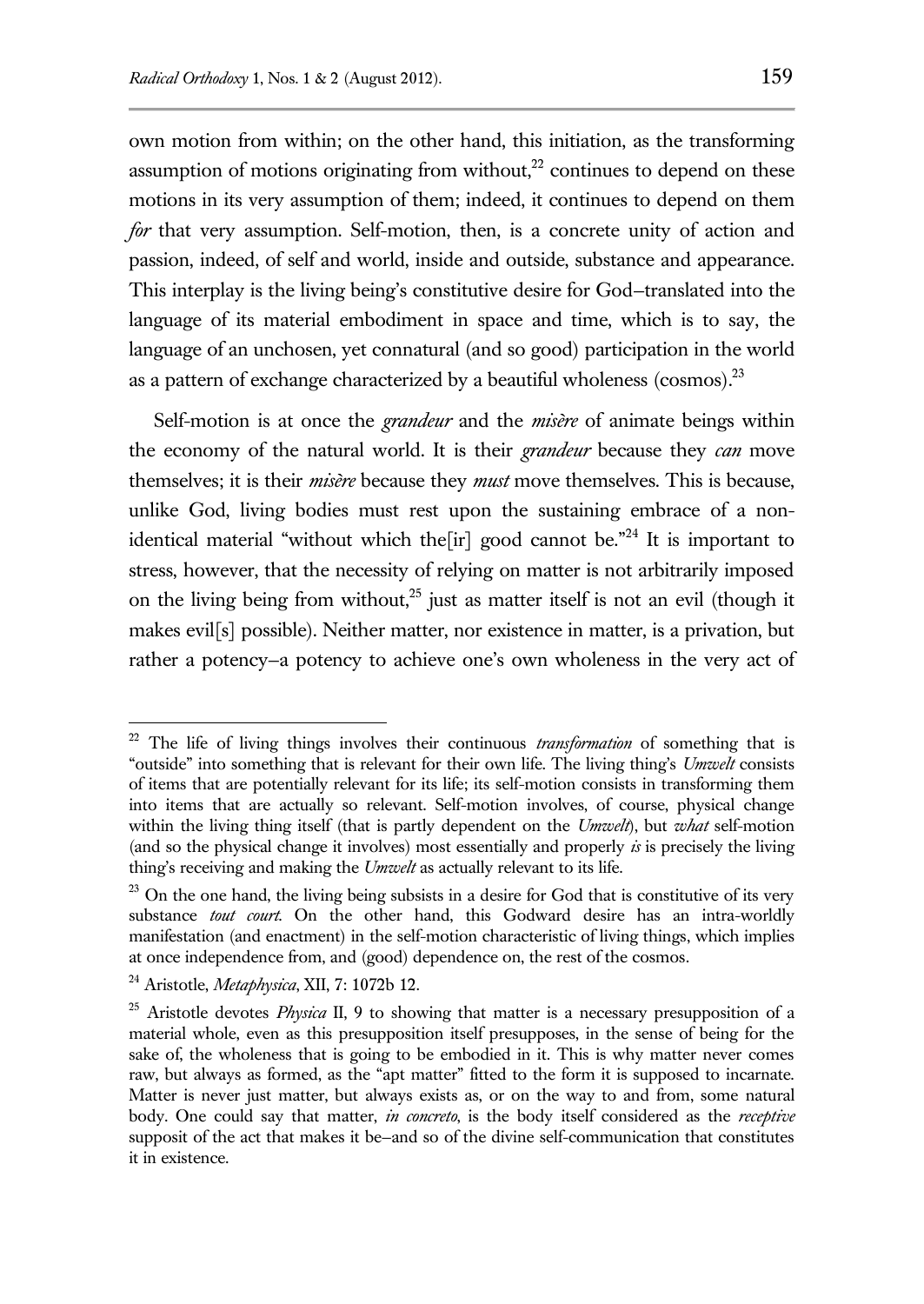receiving it (and that achievement) from and with others.<sup>26</sup> If "[t]he divine cannot be envious,"<sup>27</sup> then neither can matter; matter shares in divine generosity—as the "mother" that receptively "co-causes" the genesis of things through union with "god-like" form.<sup>28</sup>

What I've just said suggests that, for Aristotle (at least insofar as he is true to his own principles), the duality inherent in living being's original unity not only does not undermine that unity, but is actually part of its very originality. Thanks to this duality, in fact, the living being represents a new unity that is not merely a diminished copy of God.<sup>29</sup> The living being is an imitation  $\partial f$  God but is not an *imitation God*. If I may be permitted to coin a paradoxical-sounding expression, it is an "original imitation" of the divine.

The living being, then, imitates God, but one of the things it imitates is precisely his uncaused originality as the beginning, middle, and end of all

<sup>29</sup> This statement depends on a particular reading of *De Anima*, II, 1: 412a 6-9, where Aristotle enumerates the three dimensions of the same one natural *ousia*, which are matter, form, and the composite. In my mind, it is significant that Aristotle introduces the second item on the list, form, with the word "*heteron*." This word can of course mean "second," but its use here also seems to imply an intentional contrast with the first item, matter, to which Aristotle expressly ascribes an inability to be a "this something" "by *itself*" [*kath'hauto*]. The interplay of self and other is thus a key element in the passage being considered here. It is as if Aristotle were saying that, lacking selfhood on its own, but being the potential for selfhood, matter becomes a self through what is other to it, namely, form. But at this point, Aristotle introduces the third item, the matter-form composite, with a turn of phrase that, in a straightforward reading, simply means "and, third, what is of these [matter and form]." Nevertheless, I would read Aristotle as (also) saying "and, *as a third*, what is of the two." I opt for this perhaps idiosyncratic reading here because it seems to me to bring out two points. First, as a self-through-another, composite substance, whether it is aware of this fact or not, is an other at once for itself and for another. This "at once" of the two aspects consitutes a kind of "thirdness," a unity that consists in a synthesis of identity and difference. (Note that Aristotle speaks of matter's being the potency to constitute a "this something." The "*ti*" is what Aquinas calls the *aliquid*, which is the *unum* as at once an other for itself and for another, though perhaps only a third party will be aware of this simultaneity). Second, and connected with the first point, if the composite substance is a "third," it is because its compound unity is neither the first-God-nor a mere "second"-a second(-rate) deity, but something new: God's original firstness as received and displayed in a material medium that is neither juxtaposed to, nor in competition with, him. In a word, the "thirdness" of the composite is its character as an original imitation of God in matter, which is to say: a natural body.

<sup>26</sup> Aristotle, *Physica*, I, 9: 192a 3-6; 13-14.

<sup>27</sup> Aristotle, *Metaphysica*, I, 2: 983a 2-3.

<sup>28</sup> For these expressions, see Aristotle, *Physica*, I, 9: 192a 13-14; 16-19.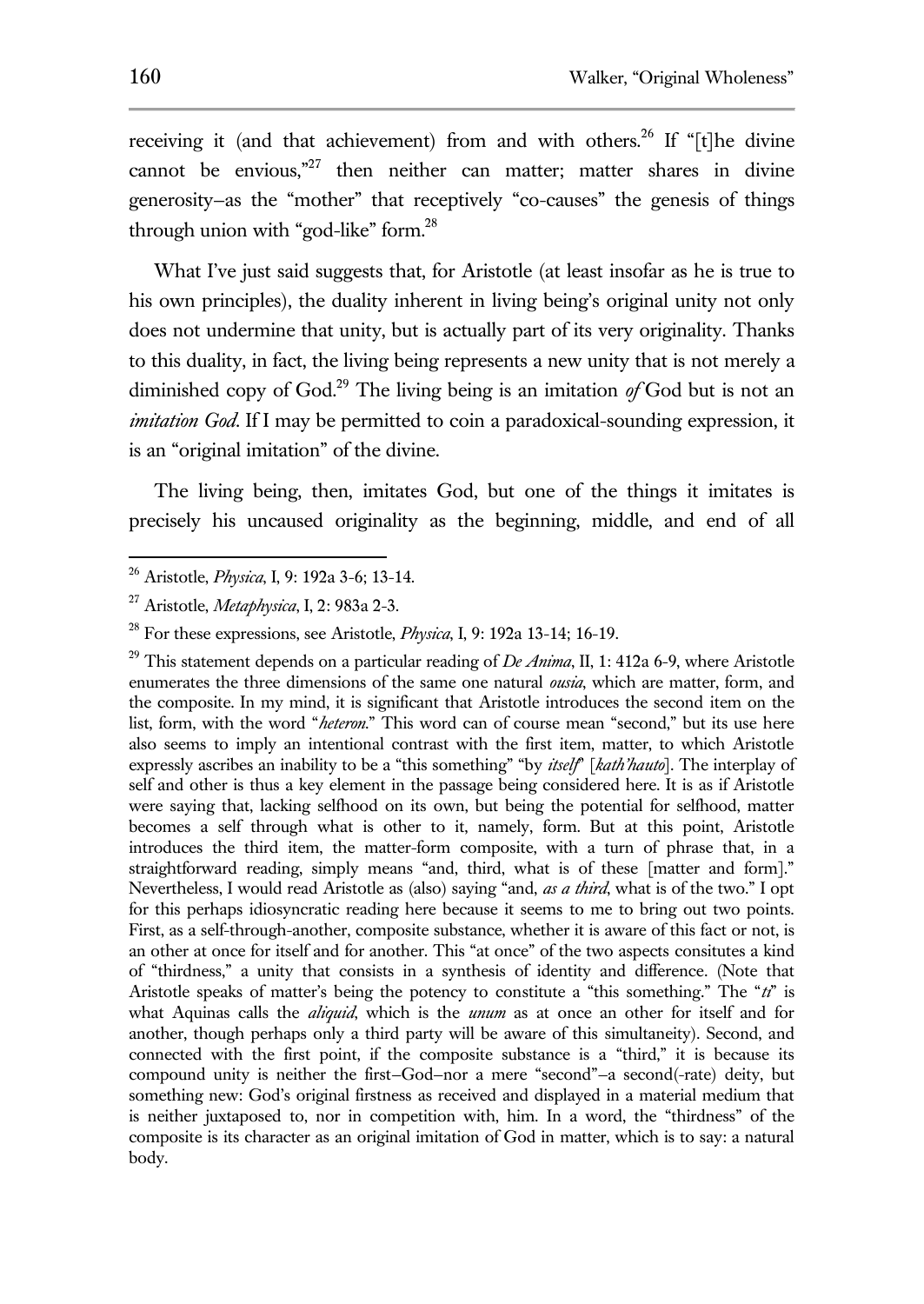$\overline{a}$ 

causality. The life of animate beings is a received self-constitution, a caused uncausedness, a derived originality. This originality, let me stress once more, is due not least to matter, a fact that likewise has a theological depth: God, in the very act of communicating himself, produces matter as the receiver of his gift and, at the same time, lets matter originally co-produce the gift it receives.<sup>30</sup>

## **IV. (Living) Nature Between God and Technê**

The living being is an "original imitation" of the divine. Imitation, however, is not the same as emulation; animate nature does not so much aspire to become God as it does to reveal him within the limits of space and time. Indeed, this very limitation is essential to the originality of living nature's imitation of God. For, just as the constitutive limits of the portraitist's materials help inspire his original rendering of the sitter, so, too, the constitutive limits of material

 $30$  It is sometimes suggested that Aristotle believed matter to be an independent principle existing everlastingly alongside God. But if Aristotle holds that God is the source of nature and the universe, then he is just so far committed to holding that God is somehow also the source of matter. True, Aristotle thinks that there can be no first motion. Nevertheless, a Christian who affirms a first motion need not repudiate the kernel of truth contained in the Aristotelian denial of it. Instructed by the doctrine of creation, the Christian can ascribe the first motion to an entity whose most original genesis is not itself a motion, but a radical beingcreated-out-of-nothing; the creative act originates both the creature and its (limited) duration in one and the same communication of the *actus esendi*. Let me underscore an important implication of this: God creatively brings things into being in some sense already constituted as the supposits of the very *actus essendi* by which he makes them be (and by which he also makes their reception of the *actus essendi* be). This insight clearly valorizes receptivity vis-à-vis the act of being, but it arguably also suggests something more. Aristotle himself already saw that a received act intrinsically includes reference to its receiver. But does not the hypothetical necessity of this reference build into act itself a kind of reception of the receptivity of its receiver?; does not the receptivity of the receiver therefore become an analogue *of a kind of hyper-receptivity in act itself*? Meditation on this hyper-receptive dimension within act—which requires consideration of the non-subsistence of created *esse* as an aspect of its perfection—thus leads naturally to a further question: Is there something like a hyper-receptivity even in Pure Act, that is, in God himself? In answering this question, we need the guidance of Hans Urs von Balthasar and Adrienne von Speyr, in dialogue both with Aquinas and with certain Fathers of the Church such as Athanasius, Cyril, and Maximus the Confessor, who did their metaphysics in light of their theology of the eternal generation of the Son (and vice versa). Together, these masters would help us re-think Aristotle's doctrine of act and potency in the direction of a metaphysics of being as gift that both transcends and deepens it.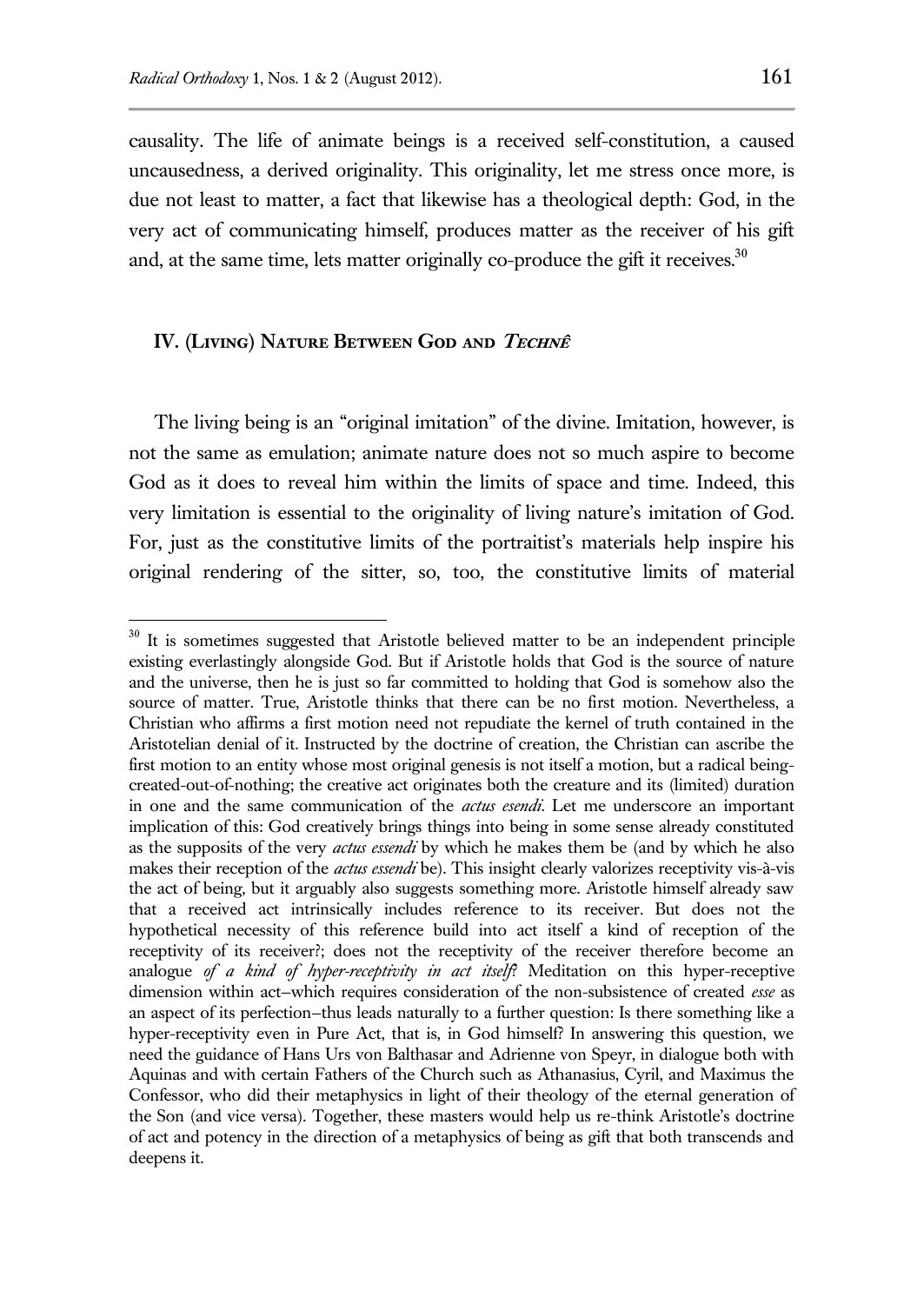embodiment enable nature to paint an original portrait of God in a new, nondivine medium. Only, in the case of living nature, the painter depicts the Divine Sitter by painting a self-portrait—and by *being* the very self-portrait that it paints. This self-portrait, let us add, reflects God's generosity as much as his majesty, in an indissoluble union of dependence and independence, of "*bassesse mêlée avec la grandeur*." 31

As I noted in the introduction to this essay, the original wholeness of living *physis* is something that *technê* ("art" taken in the broadest sense) cannot replace, but can only imitate. Nevertheless, just as living nature is an original imitation of God, so, too, art is an original imitation of (living) nature.<sup>32</sup> "Art," writes Ananda Coomaraswamy, "imitates nature in her manner of operation, that is to say God in his manner of creation, in which he does not repeat himself."33

In *De Anima*, II, 4, Aristotle says "the artisan merely changes [the matter] into actuality [*energeia*] from inactivity [*ex argias*]."<sup>34</sup> Heidegger tries to capture the non-technological understanding of art implicit in this passage when he says that the "silversmith" is responsible for the sacrificial bowl, but not "by . . . effectuating the finished sacrificial bowl as the effect of a making."<sup>35</sup> We can

<sup>&</sup>lt;sup>31</sup> Bossuet, "Panégyrique," 26.

<sup>&</sup>lt;sup>32</sup> This reflection on art as an "original imitation" of nature has implications for experimental modeling in the modern natural sciences. The entities discovered by physics, chemistry, or biology are not fictions; otherwise we could not speak of their discovery, but only of their invention. Nevertheless, experiment is a form of modeling. Such modeling, moreover, is a way of actualizing potencies that are really present in the modeled thing, but are not actualized in the configuration given them by the model except in (sometimes highly) artificial circumstances. These circumstances are truly revelatory, but their revelatory power is limited by their partial artificiality. One implication of this recognition is that entities such as atoms or molecules are only analogous to what Aristotelians call substances, but are not themselves substances in the full sense (they are not even what Aristotle would call the "elements").

<sup>33</sup> Coomaraswamy, *Philosophy of Art*, 34. It is important to stress two points in this connection. On the one hand, art manifests, in act, potencies hidden in the originality of natural entities themselves; art, then, is blind (and so impotent) without permanent obedience to the antecedent given of natural form. On the other hand, this obedience liberates human intervention into its originality—even as this originality therefore consists as much in reception as it does in origination. The whole art, if you will, is not to oppose these two aspects, but to see them as inseparable, irreducible dimensions of the original goodness of one and the same artistic efficacy.

<sup>34</sup> Aristotle, *De Anima*, II, 4: 416 b 1-2.

<sup>35</sup> Martin Heidegger, "Technik," 9.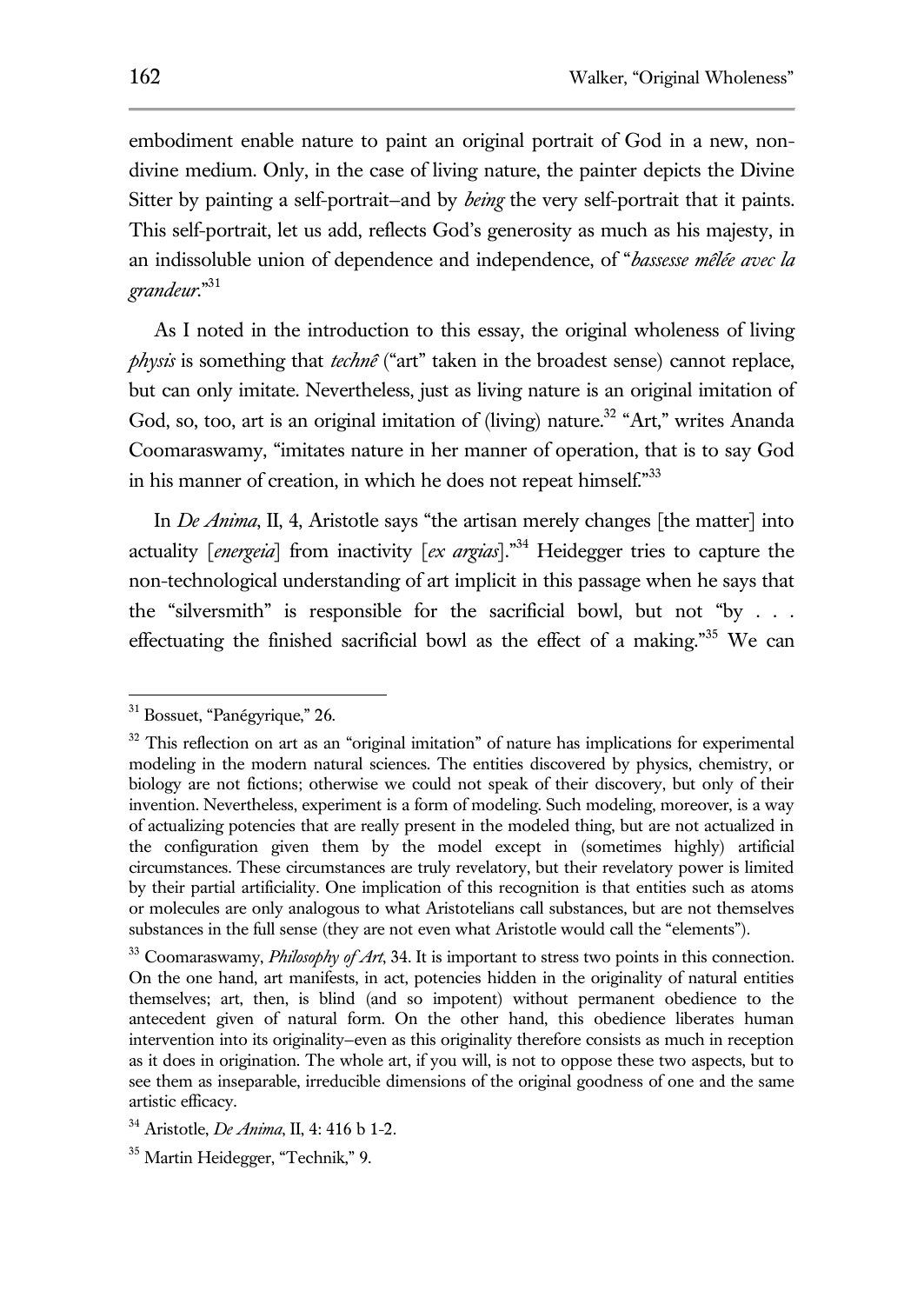agree with Heidegger that the originality of artistic production must include a kind of self-lessness that somehow receives the finished work in the very act of bringing it forth.<sup>36</sup> But we must also register a sharp, and, indeed, essential, disagreement with Heidegger as well: If the originality of art is going to be truly *po(i)etic*, as Heidegger himself wants, then it must also be originative; and if it is going to be originative, then it must also be able to "effectuate . . . the effect of a making." Any overcoming of technology must include a restoration of instrumental efficiency to its original honor. $37$  Of course, this restoration would also require a new awareness that obedience to natural form—which we can reveal only if we first receive—is intrinsic to the true originality of *technê*. 38

Aristotle offers a quasi-definition of nature as "a certain principle and cause of being moved and resting in that thing in which it primarily exists as the reason for that thing's being itself [*kath'hauto*], instead of being only accidentally present

<sup>36</sup> See the rest of Heidegger's discussion, ibid., 9-12.

<sup>37</sup> Heidegger's objection to technology is not that it sees *poiêsis* as essential to truth. His objection is rather that technology construes *poiêsis* as a humanly controlled application of instrumental efficiency. Indeed, technology for Heidegger just is this construal; this is why, in his view, technology systemically conceals from itself its own essence as a form of "truthing" (and this concealment is not a moral lapse, but part of the congenital concealment of being itself). Given all of this, it becomes clear that Heidegger does not seek to rescue truth from *poiêsis*; rather, he seeks to valorize *poiêsis* as essential to truth—by liberating it from its technological construal as applied instrumental efficiency. From one point of view, this liberation would look like radical passivity; from another point of view, however, it would look like radically spontaneous poetic play. We can agree with Heidegger insofar as he intends to recover something like the Aristotelian doctrine that art does not deliberate. At the same time, we need to be clear that non-deliberative art does not dispense with the appropriate technique, but generously supplies it—precisely as part of the original inspiration that guides the artist in his use of it. Put another way, even instrumental efficiency is the expression of an originative generosity that unites productivity and receptivity in one basic attitude. By the same token, we need a metaphysics capable of affirming the original goodness of being, since otherwise we cannot identify, much less properly rearticulate, the valid kernel of Heidegger's attempt to reconcile ancients and moderns through a more originally po(i)etic sense of truth.

<sup>&</sup>lt;sup>38</sup> The maker does not arbitrarily utilize instrumental efficiency, as if it were a neutral tool entirely at the disposal of his deliberate choice. Rather, the relation between the maker and instrumental efficiency is much more intimate. Indeed, fundamentally, the maker himself is an efficient instrument of his art. The point I want to stress here is that this very anonmyous obedience—which presupposes a certain priority of natural form over human making—is itself liberation into the maker's own purest originality.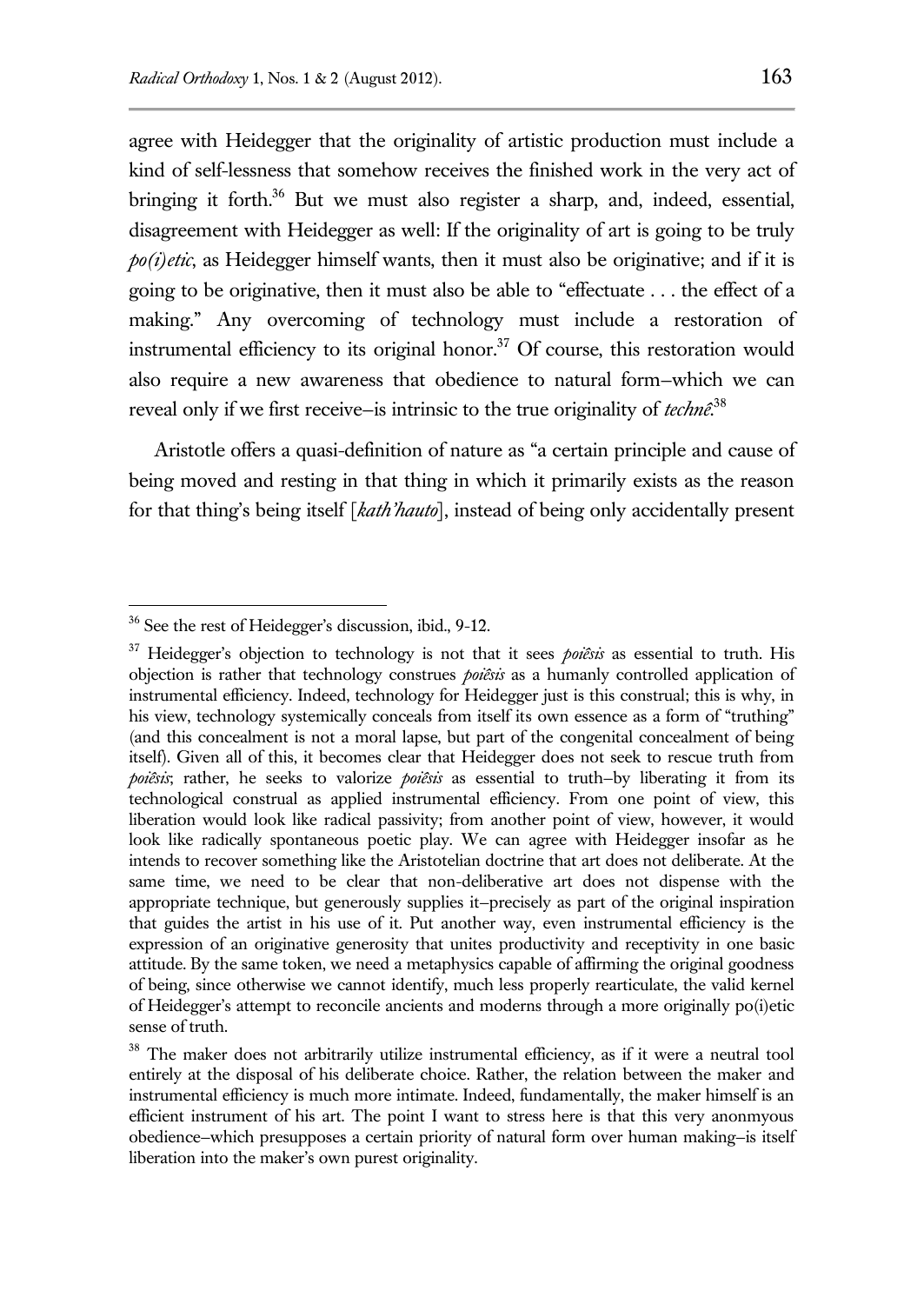to it."<sup>39</sup> It is significant that this passage mentions both motion and rest in the same breath. We tend to think of the latter as the goal of the former, and this is of course true. Nevertheless, there is also a sense in which naturally moving things—especially self-moving ones like the blooming rose or the flying eagle—are at rest *in* their very motion, even as they move *in* their very rest.<sup>40</sup> When Aristotle ascribes causality to the *telos*, he is (among other things) underscoring a consequence of this unity of *stasis* and *kinêsis*: Motion is not just a means for attaining rest, but is also an expression of rest itself (the word *telos* means both goal and completion and plenitude).<sup>41</sup> In other words, motion is both means and end; it is an instrument that is intrinsically good. This intrinsic goodness both limits instrumental efficiency and liberates it to be just the opposite of technological aggression. It frees making to be the exercise of what Wendell Berry likes to call "*good* work."

The theme of this essay has been original wholeness, the luminous integrity that comes to light in nature's original self-opening, which is in turn the intraworldly analogue to God's originative self-communication. This self-opening, like Angelus Silesius's "rose [that blooms] without a why," is gratuitous. But the splendor of the blooming rose is not a mere show, however sublime; it is filled to

<sup>39</sup> Aristotle, *Physica*, II, 1: 192b 20-24. The natural body possesses its original wholeness *ab initio*, just as it comes into being all-at-once as the complete *suppositum* of its own proper act of existence. As enmattered form and informed matter, the natural body displays its original wholeness by maintaining itself as a whole, not only *ab initio*, but by virtue of an *initium* that is internal to it from its very inception. It is this internal beginning that Aristotle has in mind when he proposes the quasi-definition of nature cited here.

<sup>&</sup>lt;sup>40</sup> Aristotle offers a quasi-definition of motion as the "entelechy [entelecheia] of what is in potency as such" (*Physica* III, 1: 201a 10-11), or, according to the rendering of Joe Sachs, "the being-at-work-staying-itself of whatever is potentially, *just as such*" (Sachs, *Aristotle's Physics*, 74). Just as potency is both lack and power, motion, which is potency's being at work staying itself, has a double dimension: It is the effort to fulfill a need (through pursuit of a goal) and it is the display of innate power as it were for its own sake. Or, in the language I have been using here, it is both a means to rest and an expression of rest always already achieved (in principle: *principium*). A crucial point we need to bear in mind is that the two dimensions, while distinct, are also inseparable, and that each lends its own coloration to the other. (An implication of this would be that we can distinguish gratuity and economy, beauty and utility, but we cannot disjoin them at the risk of distorting the nature of both.)

<sup>41</sup> While we have no choice but to cause our own motion, the *telos* guarantees that this necessity is the original freedom to be ourselves, and so to show ourselves at our original best. *Telos* is the unity of two inseparable aspects of causality: (constitutive) necessity and (ontological) freedom. Put another way, *telos* is causality as freedom and freedom as causality both aspects united in what I have been calling "original wholeness."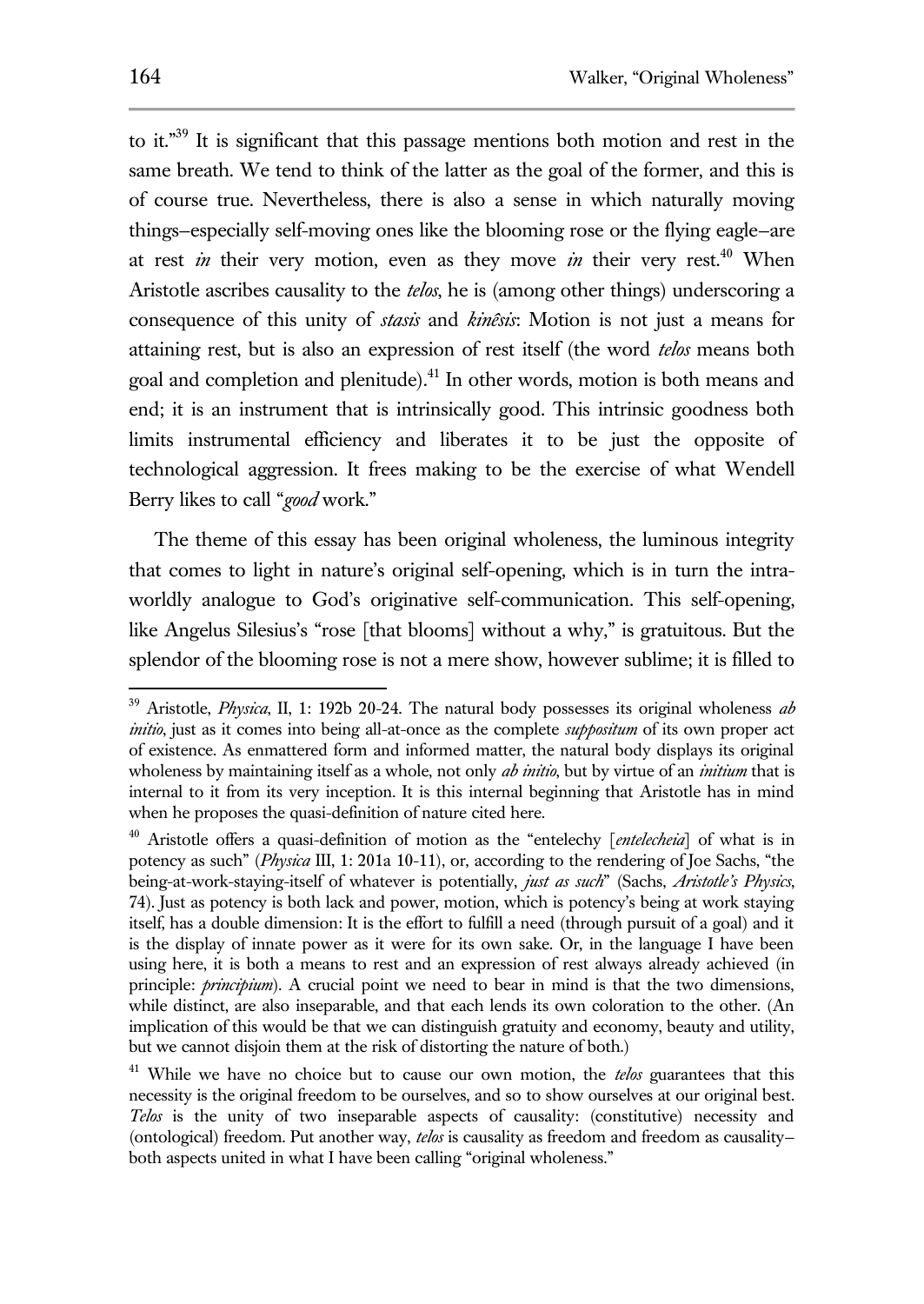overflowing with self-communication. This self-communication is in a way the origin of the four causes.<sup>42</sup> Nevertheless, their fourfold causality is not posterior to the origin. It is not a second thought tacked on after the fact; rather, it is the principle in its self-articulation, and this articulation—like the Logos in the Trinity—is both distinct from, and co-essential with, the principle. If it were not, the principle would not be truly self-communicative, hence, it would fail to be a true principle. The gratuity of the blooming rose, then, is neither a-rational facticity nor mechanical necessity, but the very pith of a logic of gift, which coevally articulates the original wholeness of *physis* as the fontal plenitude of causality, just as (if I may be permitted a leap that is not a leap) the *filioque* articulates the generosity of the Father as the fontal plenitude of the Trinity. If the silversmith's good work recapitulates nature's own bestowal of causality (including efficiency), and if this bestowal recapitulates the original (and originative) generosity of the Creator *ex nihilo,* this is ultimately because the Creator is none other than the Father who is himself in generating his coeternal Logos and in co-spirating with him the Holy Spirit, the bond and fruit of their consubstantial communion.

#### **Bibliography**

- Aristotle, *De Anima*. Edited by David Ross. Oxford: Oxford University Press, 1956.
- Aristotle, *Metaphysica*. Edited by Werner Jaeger. Oxford: Oxford University Press, 1951.
- Aristotle, *Physica*. Edited by David Ross. Oxford: Oxford University Press, 1951.
- Bossuet, Jacques Bénigne. "Panégyrique sur Saint Paul," in *Sermons de Bossuet*. Edited by Philippe Sellier. Paris: Librairie Larousse, 1971.
- Coomaraswamy, Ananda K. *Christian and Oriental Philosophy of Art*. New York: Dover Publications, 1956.

<sup>42</sup> Nature, the principle of self-motion, is also the principle of all that is responsible *per se* for self-motion: the four causes.